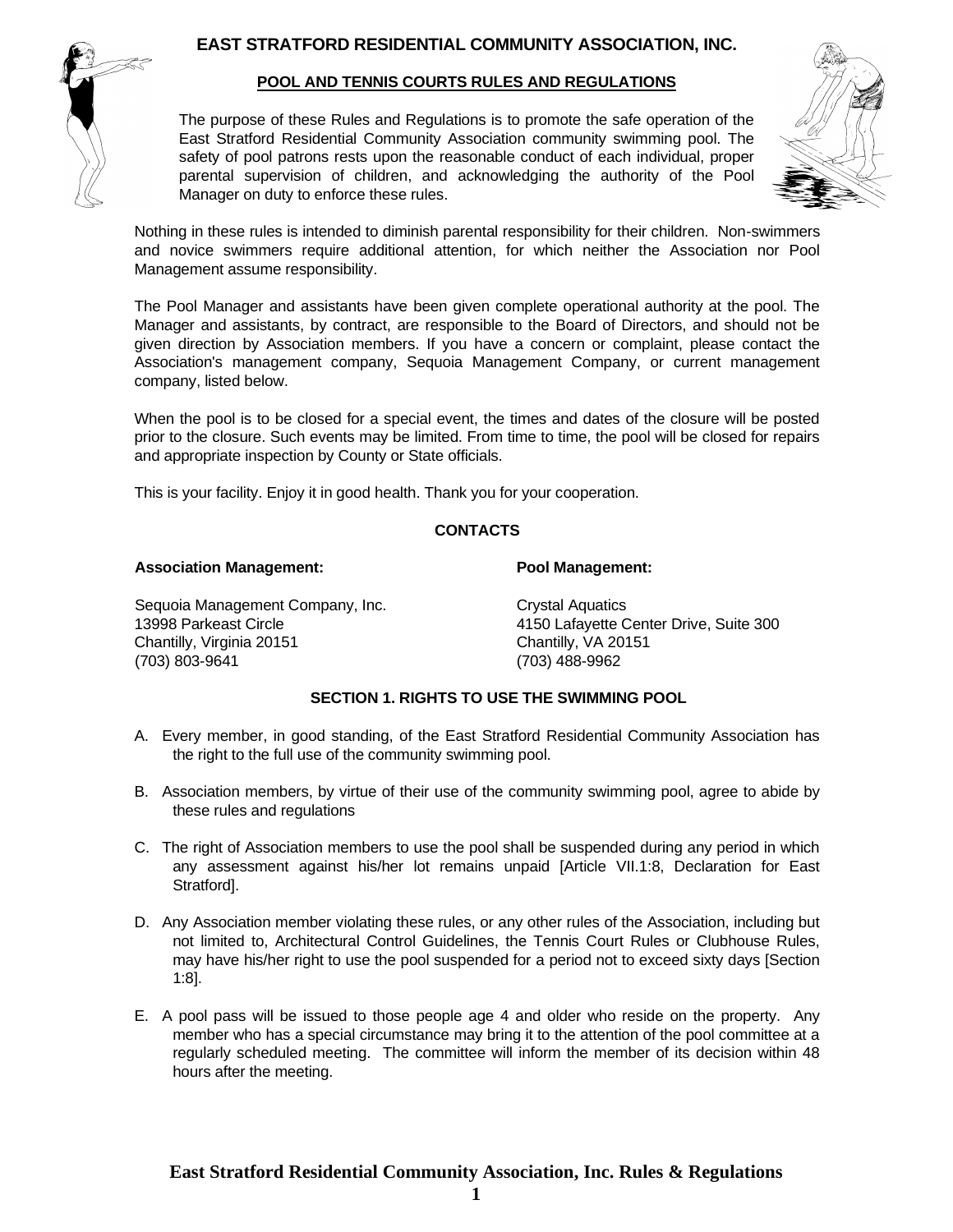#### **SECTION 2. ENFORCEMENT OF RULES**

- A. The Pool Manager and the Lifeguards are responsible for the safe and orderly operation of the pool. Any matter requiring immediate action shall be brought to the attention of the Pool Manager. The Pool Manager or his/her Assistant may eject anyone, at any time, from the pool enclosure for up to 24 hours. Such action shall be reported to the Chairperson of the Pool Committee for appropriate action.
- B. Serious or repeated infractions of the regulations shall be reported to the Board of Directors or Management Company for appropriate action.
- C. Any Association member, whose right to use of the pool has been suspended, may appeal that suspension to the Board of Directors at its next regularly scheduled meeting.

## **SECTION 3. IDENTIFICATION**

- A. For identification and admission purposes, the pool pass will be brought to the pool for the staff to verify membership before allowing a swimmer into the pool. The pool pass is to be picked up when you leave the pool for the day. **You must keep your pool passes from year to year as any replacement passes are charged at a fee of \$10.00 per pass**. A child's pool pass may be updated every few years at no charge, upon surrender of the original pass.
- B. In order to obtain a pool pass, members need to contact Sequoia Management or current management company during regular business hours. All pool passes will be issued by Sequoia Management or current management company at their office or other designated location.

## **SECTION 4. POOL/POOLHOUSE HOURS**

|                           | <b>MEMORIAL DAY SATURDAY UNTIL CONCLUSION OF SCHOOL YEAR</b> |
|---------------------------|--------------------------------------------------------------|
| M-F                       | 4:00 p.m. $-8:00$ p.m.                                       |
| Sat, Sun, Holidays        | 11:30 a.m. - 7:30 p.m.                                       |
|                           | <b>WHILE PUBLIC SCHOOLS ARE CLOSED</b>                       |
| <b>Daily and Holidays</b> | 11:30 a.m. - 7:30 p.m.                                       |
|                           | WHEN SCHOOL RETURNS TO SESSION, UNTIL LABOR DAY MONDAY       |
| M-F                       | 4:30 p.m. - 8:00 p.m.                                        |
| Sat, Sun, Holidays        | 11:30 a.m. - 7:30 p.m.                                       |

#### **SECTION 5. GUESTS**

- A. Each adult pass allows for two (2) guests to utilize the pool when accompanied by the pass holder. Each adult guest may supervise up to three (3) guest children.
- B. Association members shall accompany their guests to the pool, be responsible for their conduct, and for any damage incurred to community property by those guests. Failure to pay for such damage shall be grounds for suspension of the right to use of the swimming pool.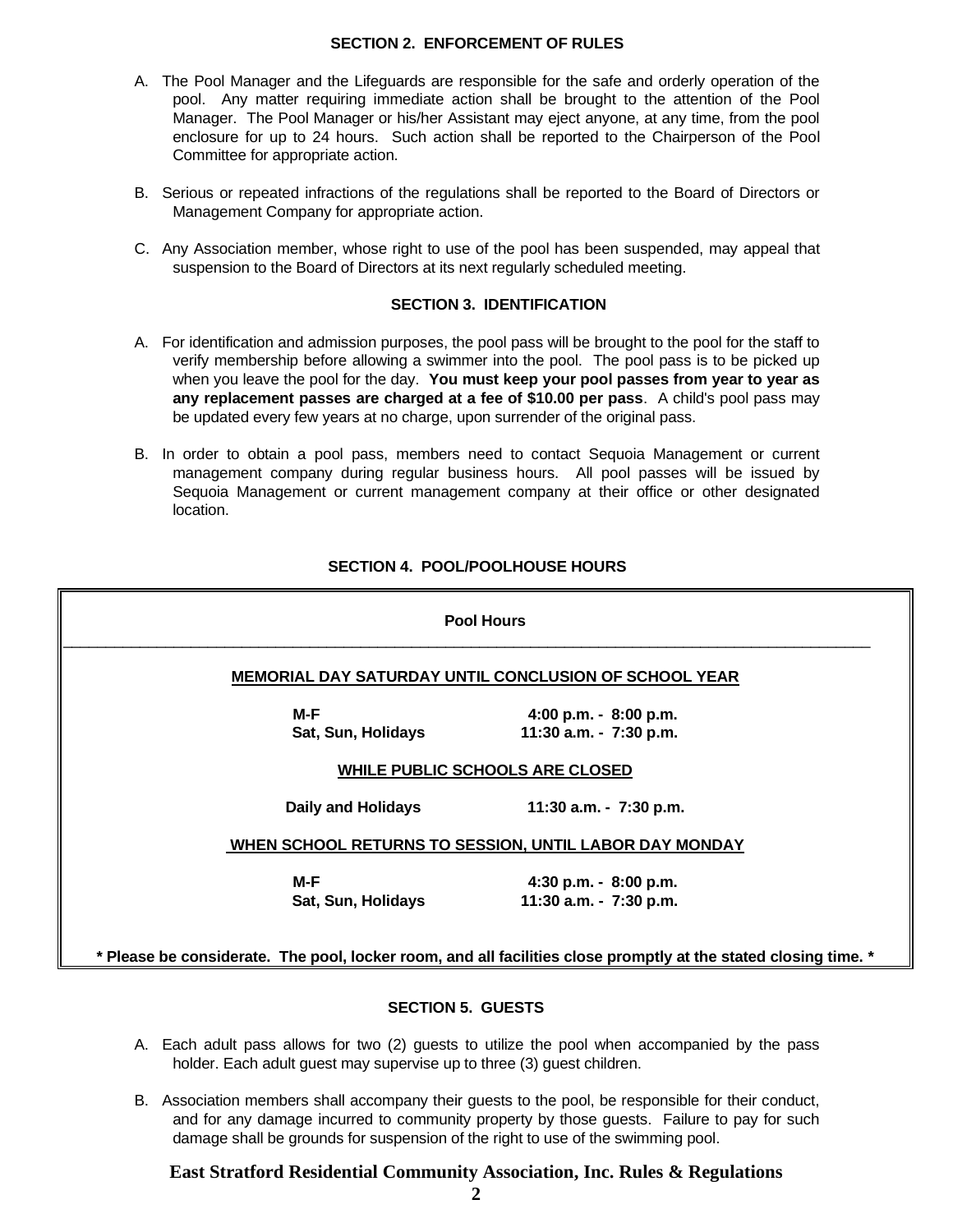### **SECTION 6. HEALTH AND SANITATION**

- A. All persons are required to wear proper bathing attire and take a shower prior to entering the pool. Cutoffs and street clothes are not permitted. Only non-marking street shoes or appropriate pool shoes will be allowed on the pool deck area.
- B. Glass containers are not permitted within the confines of the pool fence.
- C. Admission shall be refused to all persons having colds, coughs, inflamed eyes, infections, or wearing bandages. Any persons with any type of contagious diseases are expected to use good judgment and refrain from entering the pool enclosure.
- D. No pets are permitted in the pool area.
- E. All trash shall be placed in the containers provided for this purpose.
- F. Spitting, spouting of water, chewing gum, blowing nose in pool, or similar unhygienic actions are not permitted.
- G. Smoking is not permitted on the pool deck area or elsewhere within the pool facility and clubhouse.

### **SECTION 7. RULES FOR CHILDREN**

- A. In order to prevent excessive fatigue or chilling, children 17 years of age and under are required to leave the main pool, upon signal of the lifeguard, for a 10-minute period at the end of each hour, with the exception of the last hour of swim, and will not be allowed to reenter the pool until the rest period is over.
- B. **All children under 14 years of age shall be accompanied into the pool area by a responsible person who shall remain in the pool area. All inexperienced and novice swimmers shall have a responsible person who is attentive and within easy reaching distance of the swimmer at all times**. A responsible person is considered as anyone 18 years or older.
- C. For health reasons, children who are not potty trained **MUST** wear snug fitting plastic pants over swim diapers specifically designed for use in swimming pools when they are using either the wading pool or the adult pool. Bathing suits shall also be worn. **DISPOSABLE DIAPERS ARE PROHIBITED IN THE POOL** (plastic pants with terry liners are a good alternative for toddlers). If this rule is not observed, closing of the pool for a complete refiltration, requiring two hours or more, may be necessary. Please throw disposable diapers in the trash containers located in the restrooms before entering the pool area. Do not use the containers outside for disposable diapers.
- D. Children that cannot swim will not be allowed to venture into deep water in the adult pool unless they are under the close supervision of the person with the child.

#### **SECTION 8. WADING POOL**

- A. No lifeguard provided at wading pool.
- B. Children over 6 years may not use the wading pool.
- C. **DISPOSABLE DIAPERS ARE PROHIBITED**. Rubber or plastic pants with tight fitting legs shall be worn over the cloth diapers and a bathing suit shall be worn.
- D. All children using the wading pool shall be accompanied by a responsible person who shall remain within the wading pool enclosure.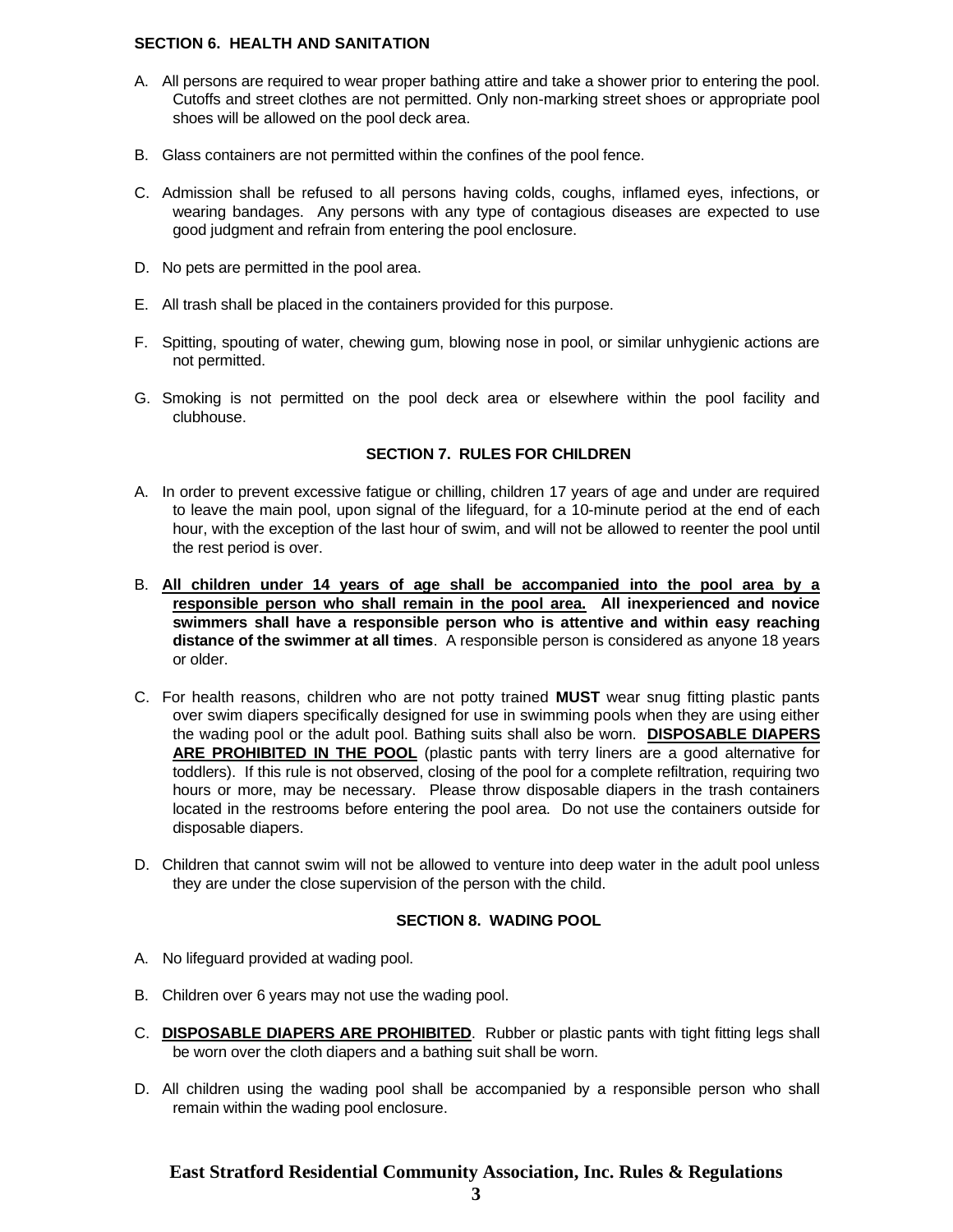#### **SECTION 9. GENERAL RULES**

- A. ALL MEMBERS SHALL RESPECT THE PROPERTY RIGHTS OF HOMEOWNERS IN THE NEIGHBORHOOD. DO NOT USE OUR NEIGHBOR'S LAWNS FOR SHORTCUTS OR IN ANY WAY VIOLATE THE RIGHT OF OTHERS.
- B. No diving is permitted.
- C. No alcoholic beverages are permitted anywhere on the East Stratford Residential premises, including the parking area, except when approved by the Board of Directors in connection with adult social activities.
- D. No persons under the influence of alcoholic beverages or drugs shall be permitted on the property.
- E. Profanity, whether oral or by gesture, is prohibited in the pool area.
- F. No persons shall use the pool unless it is officially open and lifeguards are on duty. Trespassers will be prosecuted.
- G. All injuries which occur on the premises shall be reported to the Pool Manager immediately.
- H. The cost of any property damage shall be charged to the member found responsible.
- I. The HOA shall not be responsible for loss or damage to personal property.
- J. The use of media players **WITHOUT** headphones shall be prohibited.
- K. There shall be no "reserving" of deck chairs.
- L. No canoes, swim fins, hard balls or soft balls larger than 12" in diameter are permitted in the main pool. The only exception is training fins. Swim assist equipment shall be allowed at the discretion of the lifeguards. Goggles and masks shall be permitted. Children's water wings are permitted. Floats and inner tubes are permitted so long as they are not larger then the person utilizing them and at the discretion of the lifeguards based on pool occupancy. Multiple person use floats, inner tubes or blow-ups of any kind are not permitted.
- M. Breakable containers, glass baby bottles and glass food jars are prohibited in the pool area.
- N. Running, pushing, wrestling, dunking, or causing undue disturbance in or around the pool is prohibited.
- O. Gum or chewing tobacco is prohibited in the pool area.
- P. All bicycle riders shall park their bicycles in the area designated for that purpose.
- Q. No skateboards or skates shall be used on the East Stratford Residential premises, particularly the parking lot. This is to ensure safety of the skateboard rider/skater from moving/backing vehicles.
- R. Attachable flotation devices may be approved by the pool management for use by the handicapped at any time.
- S. Ladders are to be used generally only for exiting the pool. However, special situations may arise which could necessitate someone entering the pool by the ladders. In those cases, entry will be made by backing down the steps.
- T. Association members and their guests are required to leave the pool and pool house by closing time.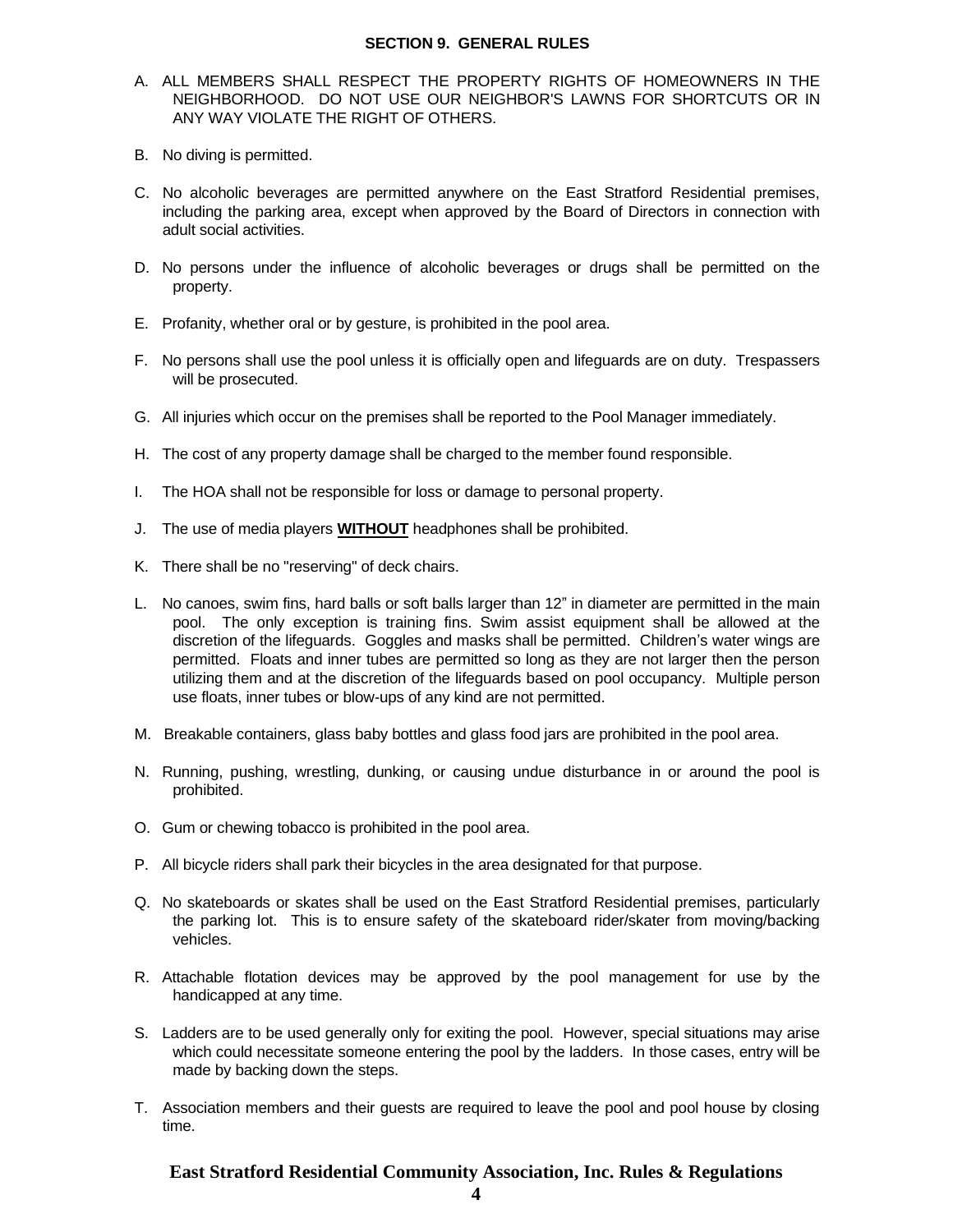U. To preclude the possibility of lost articles, all clothing, and towels brought to the pool or recreation area should be marked so they are readily identifiable. The Association is not responsible for loss or damage to personal belongings, bicycles, or automobiles on the Association premises. Lost articles may be claimed from the Pool Manager.

### **SECTION 10. PARKING AND SPEED LIMIT**

- A. The speed limit on the premises (driveway and parking area) is five (5) m.p.h. It is requested that members not park on the street if at all possible.
- B. Vehicle maintenance is prohibited in the parking lot.
- C. Overnight or commuter parking is prohibited in the parking lot, unless preauthorized by the Board of Directors. Unauthorized vehicles found in the lot are subject to towing without further notice at the vehicle owners' risk and expense.
- D. "Loitering" on premises after pool hours is prohibited.

## **SECTION 11. INTERPRETATION OF RULES**

The final interpretation of any rules shall be made and approved by the Board of Directors and/or their designated representatives; namely, the Pool Committee and the Pool Management Company.

### **SECTION 12. TENNIS COURT REGULATIONS**

- A. The tennis courts are private. They are exclusively reserved for members in good standing of East Stratford Homeowners Association, and authorized guests. Trespassing on the courts and/or use by unauthorized individuals is prohibited.
- B. All players as stated in the USTA code shall observe tennis etiquette.
- C. Monday through Friday from 5:00 p.m. until dusk, children (ages 16 and under) may only play with an adult member or when no adult members are waiting to use the courts.
- D. Excluding organized activities approved by the HOA, such as a tennis tournament or social, each owner or member may use the courts for a maximum of 2 consecutive hours at a time unless another owner is waiting to play, in which the maximum court time will be 1 hour. The owner waiting to play must remain at the court to enforce the count-out rule. Any member who wishes to organize and host a tennis tournament or social should contact Sequoia Management Company for approval and scheduling.
- E. Court #1 is located closest to the pool house. Court #2 is farthest from the pool house.
- F. An owner or member may hire an individual, such as a tennis pro, to give him or her lessons on the tennis courts. No member, owner or guest may use the courts more than 2 hours per day for profit by teaching tennis lessons unless first receiving written permission from the HOA. The Board reserves the right to revoke this privilege at any time. A violation may result in suspension or loss of membership privileges.
- G. No more than 4 individuals are permitted on a tennis court at any time.
- H. The tennis courts are to be used for tennis only. All other activities are prohibited on the courts.
- I. Bicycles, roller skates, roller blades, skateboards, baby carriages, playpens and radios are not allowed on the courts.
- J. Climbing is not permitted on the tennis courts, fences, or any landscaping surrounding the tennis courts.
- K. Appropriate attire will be worn on the courts, including proper flat-soled non-marking tennis shoes. Hardsoled shoes, cleats, jogging shoes and soccer shoes are prohibited.